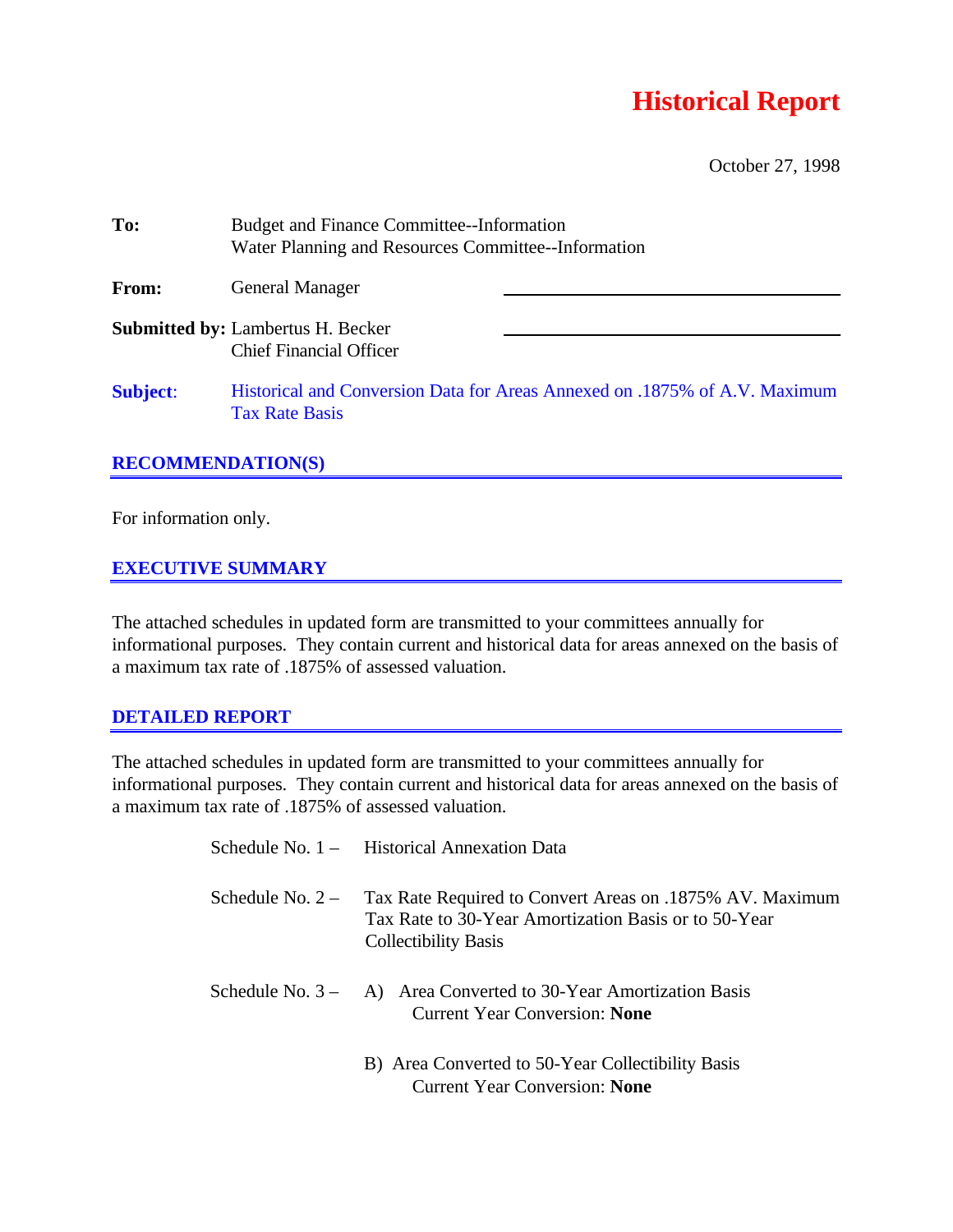## **Historical Report**

It is the District's policy not to record an annexation receivable until amortization can be accomplished within the 50 years following the date of annexation through application of an annual tax rate of .1875% of assessed valuation or less, assuming that the assessed valuation of the annexed area remains constant. This calculation is performed annually in conjunction with the annual tax levy. Annexation receivables in the amount of \$16,625,353, including \$9,105,453 of uncollected interest, are not reflected in the asset and equity sections of the balance sheet.

DIF/amy

**Attachment A**

**Attachment B**

**Attachment C**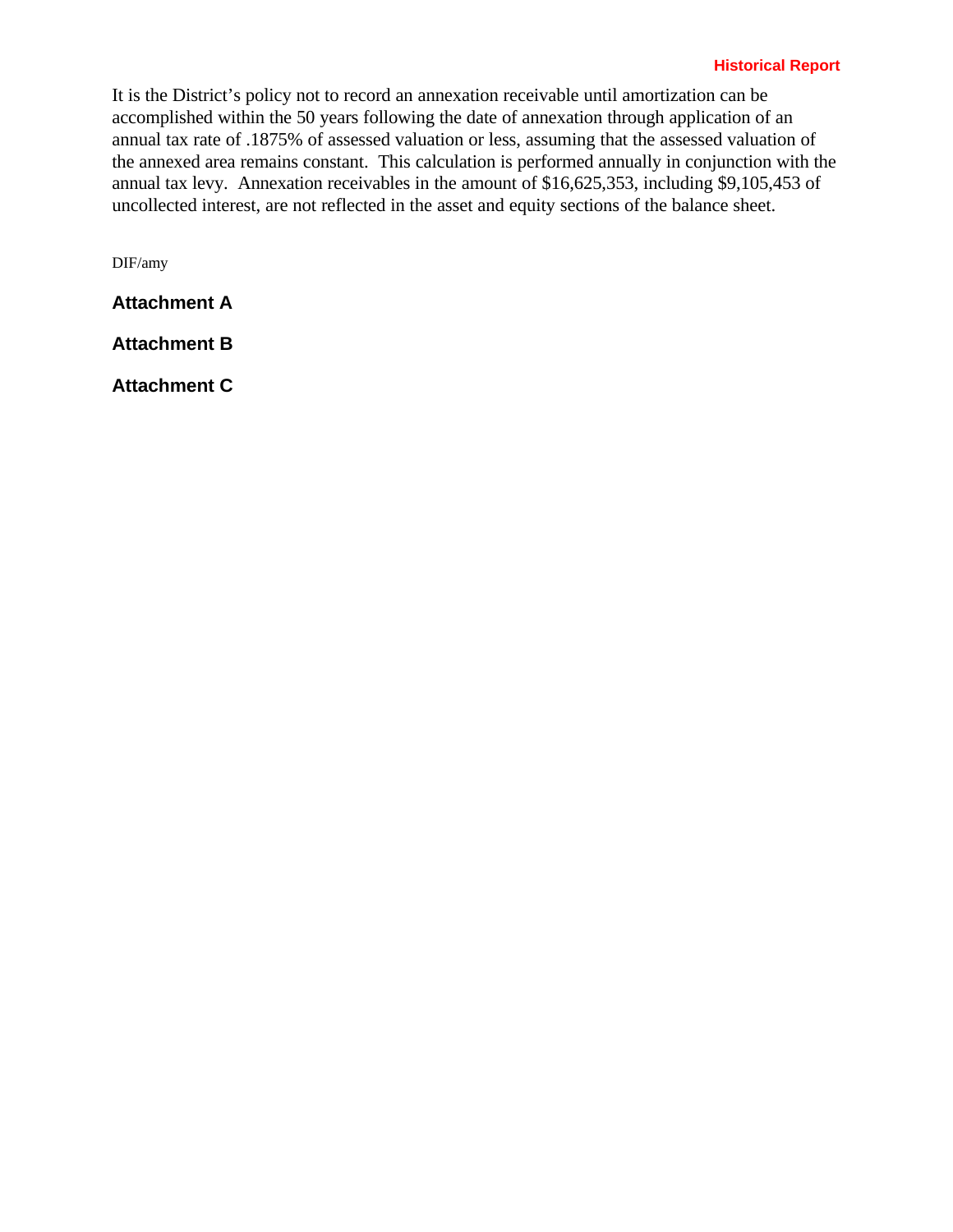### **Finance and Business Services Division, 10/27/98 Attachment A, Page 1 of 2 Attachment A, Page 1 of 2**

## **Attachment A**

## remainder of 50 years on tax roll at tax rate of **Areas Not Recorded as Assets on Balance Sheet** Schedule 1 .1875% or less. Page 1 of 2

# Part 1: Balance owing cannot be amortized over **ANNEXATION DATA FOR AREAS ON .1875% OF A.V. BASIS** Finance & Business Services Div.

| (amy\ar\c:\xlsdocs\sch1bod.xls) |         |    |               | 100% Assessed Valuation |                                            |      |               |  |              |  |               |  | <b>Annexation Charge and Payment Record</b> |    |                    |  |                           |  |                 |  |  |
|---------------------------------|---------|----|---------------|-------------------------|--------------------------------------------|------|---------------|--|--------------|--|---------------|--|---------------------------------------------|----|--------------------|--|---------------------------|--|-----------------|--|--|
| <b>AREA</b>                     | Date    |    | Approxi. A.V. |                         | A.V.                                       |      |               |  | Charge for   |  | Accumulated   |  | <b>Taxes Levied</b>                         |    | <b>Balance due</b> |  | FY 98-99                  |  | FY 98-99        |  |  |
|                                 | Annexed |    | at Annexation |                         | at 8/18/98                                 |      | Change        |  | Cash-Time of |  | Interest thru |  | <b>Through</b>                              |    | after 98-99        |  | Interest Chg.             |  | <b>Tax Levy</b> |  |  |
|                                 |         |    |               |                         |                                            |      |               |  | Annexation   |  | FY 98-99      |  | FY 98-99                                    |    | Levy               |  | (For Comparison Purposes) |  |                 |  |  |
| MWD OF ORANGE COUNTY:           |         |    |               |                         |                                            |      |               |  |              |  |               |  |                                             |    |                    |  |                           |  |                 |  |  |
| Annex. 8D                       | 1965    | \$ | 320,600       | \$                      | 10,474,647 \$                              |      | 10,154,047 \$ |  | 373,000 \$   |  | 859,476 \$    |  | 241,468 \$                                  |    | 991,008 \$         |  | 38,871 \$                 |  | 19,640          |  |  |
| Annex. 8E                       | 1965    |    | 964,840       |                         | 13,801,201                                 |      | 12,836,361    |  | 461,100      |  | 942,093       |  | 371,972                                     |    | 1,031,221          |  | 40,658                    |  | 25,877          |  |  |
| Annex, 8H                       | 1965    |    | 325,720       |                         | $0 *$                                      |      | (325, 720)    |  | 494,200      |  | 1,122,210     |  | 91,472                                      |    | 1,524,938          |  | 58,651                    |  | 0               |  |  |
| Total Orange Co. MWD            |         | \$ | 1,611,160     | \$                      | 24,275,848                                 | - \$ | 22,664,688 \$ |  | 1,328,300 \$ |  | 2,923,779 \$  |  | 704,912 \$                                  |    | 3,547,167 \$       |  | 138,180 \$                |  | 45,517          |  |  |
| <b>EASTERN MWD:</b>             |         |    |               |                         |                                            |      |               |  |              |  |               |  |                                             |    |                    |  |                           |  |                 |  |  |
| 9th Fringe Area                 | 1963    | \$ | 34,160        | -\$                     | 3,629,078 \$                               |      | 3,594,918 \$  |  | 66,000 \$    |  | 130,706 \$    |  | 107,769 \$                                  |    | 88,937 \$          |  | $3,682$ \$                |  | 6,805           |  |  |
| 21st Fringe Area                | 1971    |    | 543,240       |                         | 46,274,124                                 |      | 45,730,884    |  | 1,460,400    |  | 2,247,579     |  | 1,255,987                                   |    | 2,451,992          |  | 97,644                    |  | 86,764          |  |  |
| <b>Total Eastern MWD</b>        |         | \$ | 577,400       | \$                      | 49,903,202 \$                              |      | 49,325,802 \$ |  | 1,526,400 \$ |  | 2,378,285 \$  |  | 1,363,756 \$                                |    | 2,540,929 \$       |  | 101,326 \$                |  | 93,569          |  |  |
| <b>WESTERN MWD:</b>             |         |    |               |                         |                                            |      |               |  |              |  |               |  |                                             |    |                    |  |                           |  |                 |  |  |
| 11th Fringe Area                | 1969    | \$ | 243,520       | -\$                     | 6,251,254                                  | - \$ | 6,007,734 \$  |  | 536,200 \$   |  | 1,058,061 \$  |  | 166,639                                     | \$ | 1,427,622 \$       |  | 55,359 \$                 |  | 11,721          |  |  |
| 15th Fringe Area                | 1972    |    | 2,840         |                         | 5,492                                      |      | 2,652         |  | 8,000        |  | 13,867        |  | 681                                         |    | 21,186             |  | 815                       |  | 10              |  |  |
| <b>Total Western MWD</b>        |         | \$ | 246,360       | \$                      | 6,256,746 \$                               |      | 6,010,386 \$  |  | 544,200 \$   |  | 1,071,928 \$  |  | 167,320 \$                                  |    | 1,448,808 \$       |  | 56,174 \$                 |  | 11,731          |  |  |
| San Diego CWA:                  |         |    |               |                         |                                            |      |               |  |              |  |               |  |                                             |    |                    |  |                           |  |                 |  |  |
| DeLuz Heights MWD Reorg.        | 1967    | \$ | 2,099,720     | -\$                     | 65,352,236 \$                              |      | 63,252,516 \$ |  | 2,002,000 \$ |  | 3,665,188 \$  |  | 2,125,970 \$                                |    | 3,541,218 \$       |  | 140,914 \$                |  | 122,535         |  |  |
| Rainbow No.3 Annex.             | 1967    |    | 774,000       |                         | 23,585,842                                 |      | 22,811,842    |  | 1,728,000    |  | 3,647,439     |  | 813,424                                     |    | 4,562,015          |  | 177,207                   |  | 45,382          |  |  |
| DeLuz Heights Annex.1           | 1969    |    | 480,000       |                         | 2,688,003                                  |      | 2,208,003     |  | 312,000      |  | 614,556       |  | 82,372                                      |    | 844,184            |  | 32,662                    |  | 5,040           |  |  |
| <b>Fallbrook Air Park</b>       | 1969    |    | 75,000        |                         | 2,091,798                                  |      | 2,016,798     |  | 59,800       |  | 99,377        |  | 51,818                                      |    | 107,359            |  | 4,280                     |  | 3,922           |  |  |
| Rincon Del Diablo No.4          | 1972    |    | 43,480        |                         | 285,895                                    |      | 242,415       |  | 19,200       |  | 26,855        |  | 12,382                                      |    | 33,673             |  | 1,316                     |  | 536             |  |  |
| Total San Diego CWA             |         | S  | 3,472,200     | \$                      | 94,003,774                                 | \$   | 90,531,574 \$ |  | 4,121,000 \$ |  | 8,053,415 \$  |  | 3,085,966 \$                                |    | 9,088,449 \$       |  | 356,379 \$                |  | 177,415         |  |  |
| <b>GRAND TOTAL</b>              |         | \$ |               |                         | 5,907,120 \$ 174,439,570 \$ 168,532,450 \$ |      |               |  | 7,519,900 \$ |  | 14,427,407 \$ |  | 5,321,954                                   | \$ | 16,625,353 \$      |  | 652,059 \$                |  | 328,232         |  |  |

.1875% of A.V. annexation tax levy policy established pursuant to modification of District Act, Section 405 effective with Tax Levy for Fiscal Year 1967-68. Areas are converted to the 50-year collectibility basis if, over two successive years it can be determined that the remaining annexation obligation could be amortized over the balance of 50 years at a tax rate of .1875% or less.

\* The area is currently used for Orange County park services.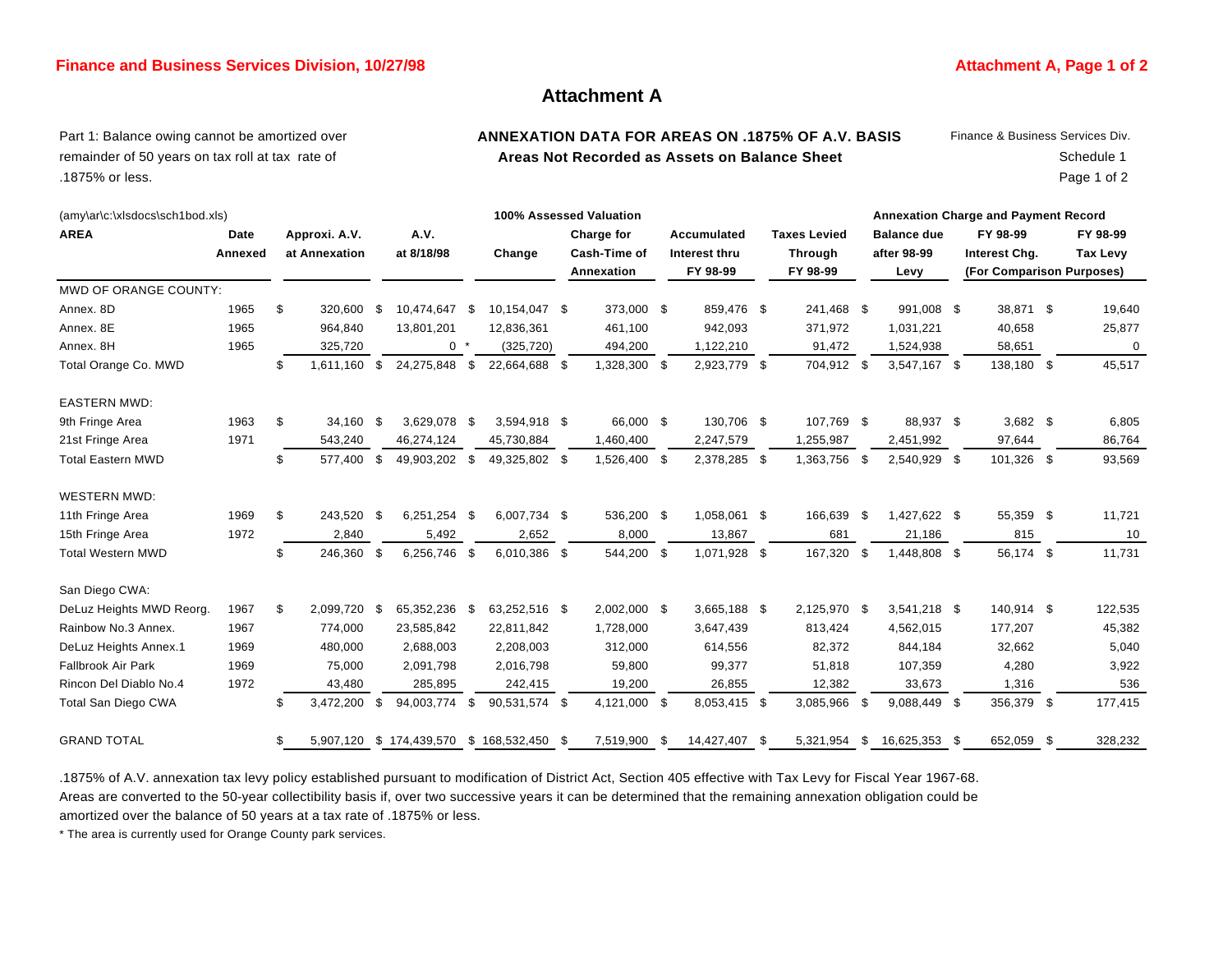## **Finance and Business Services Division, 10/27/98 Attachment A, Page 2 of 2 Attachment A, Page 2 of 2**

#### **ANNEXATION DATA FOR AREAS ON .1875% OF A.V. BASIS**

Part 2: Balance owing can be amortized over **Areas Recorded as Assets on Balance Sheet** 

remainder of 50 years on tax roll at tax Schedule 1 rate of .1875% or less. Page 2 of 2

| 100% Assessed Valuation        |         |                      |           |                  |  |                  | <b>Annexation Charge and Payment Record</b> |                  |      |                    |  |                   |     |                    |                |                           |      |                 |
|--------------------------------|---------|----------------------|-----------|------------------|--|------------------|---------------------------------------------|------------------|------|--------------------|--|-------------------|-----|--------------------|----------------|---------------------------|------|-----------------|
| <b>AREA</b>                    | Date    | Approx.A.V.          |           | As of            |  |                  |                                             | Charge for       |      | <b>Accumulated</b> |  | <b>Taxes Levy</b> |     | <b>Balance due</b> |                | FY 98-99                  |      |                 |
|                                | Annexed | at Annexation        |           | 8/18/98          |  | Change           |                                             | <b>Cash-Time</b> |      | Int. thru          |  | <b>Through</b>    |     | after FY98-99      |                | Interest                  |      | <b>Tax Levy</b> |
|                                |         |                      |           |                  |  |                  |                                             | of Annexation    |      | FY 98-99           |  | FY 98-99          |     | Levy               |                | (For Comparison Purposes) |      |                 |
| MWD OF ORANGE COUNTY:          |         |                      |           |                  |  |                  |                                             |                  |      |                    |  |                   |     |                    |                |                           |      |                 |
| Annexation No.8C               | 1965    | \$<br>782,480 \$     |           | 283,196,181 \$   |  | 282,413,701 \$   |                                             | 553,000 \$       |      | 998,771 \$         |  | 1,811,500 \$      |     |                    | 0 <sup>5</sup> | $10,433$ \$               |      | 530,993         |
| Annexation No. 16              | 1972    | 4,995,120            |           | 196,029,788      |  | 191,034,668      |                                             | 4,482,000        |      | 5,722,968          |  | 5,813,094         |     | 4,391,874          |                | 183,055                   |      | 367,556         |
| <b>Total Orange County MWD</b> |         | 5,777,600 \$<br>\$   |           | 479,225,969 \$   |  | 473,448,369 \$   |                                             | 5,035,000 \$     |      | 6,721,739 \$       |  | 7,624,594 \$      |     | 4,391,874 \$       |                | 193,488 \$                |      | 898,549         |
| <b>EASTERN MWD:</b>            |         |                      |           |                  |  |                  |                                             |                  |      |                    |  |                   |     |                    |                |                           |      |                 |
| 12th Fringe Area               | 1965    | 1,520                |           | 506,650          |  | 505,130          |                                             | 10,000           |      | 16,080             |  | 17,082            |     | 8,998              |                | 383                       |      | 950             |
| 14th Fringe Area               | 1967    | 8,981,080            |           | 541,643,774      |  | 532,662,694      |                                             | 5,310,000        |      | 8,736,645          |  | 11.818.366        |     | 2,228,279          |                | 124,764                   |      | 1,015,582       |
| <b>Total Eastern MWD</b>       |         | 8,982,600 \$<br>\$   |           | 542,150,424 \$   |  | 533, 167, 824 \$ |                                             | 5,320,000 \$     |      | 8,752,725 \$       |  | 11,835,448 \$     |     | 2,237,277 \$       |                | 125,147 \$                |      | 1,016,532       |
| <b>WESTERN MWD:</b>            |         |                      |           |                  |  |                  |                                             |                  |      |                    |  |                   |     |                    |                |                           |      |                 |
| 9th Fringe Area                | 1967    | - \$<br>5,185,560 \$ |           | 875,830,872 \$   |  | 870,645,312 \$   |                                             | 9,247,600 \$     |      | 14.970.142 \$      |  | 19.600.584 \$     |     | 4,617,158 \$       |                | 240.744 \$                |      | 1,642,183       |
| <b>CHINO BASIN MWD:</b>        |         |                      |           |                  |  |                  |                                             |                  |      |                    |  |                   |     |                    |                |                           |      |                 |
| Perimeter Annex. No.1          | 1969    | - \$                 | 44,400 \$ | 9,720,992 \$     |  | 9,676,592 \$     |                                             | 144,000 \$       |      | 201,126 \$         |  | 270,268 \$        |     | 74,858 \$          |                | $3,580$ \$                |      | 18,227          |
| San Diego CWA:                 |         |                      |           |                  |  |                  |                                             |                  |      |                    |  |                   |     |                    |                |                           |      |                 |
| Ramona No. 4 Annex.            | 1967    | \$<br>377,800 \$     |           | 33,830,380 \$    |  | 33,452,580 \$    |                                             | 480,600 \$       |      | 598,205 \$         |  | 1,083,989 \$      |     |                    | 0 <sup>5</sup> | $2,240$ \$                |      | 63,432          |
| Valley Center No. 2            | 1967    | 322,920              |           | 1,189,709        |  | 866,789          |                                             | 22,000           |      | 30,878             |  | 39,400            |     | 13,478             |                | 604                       |      | 2,231           |
| Total San Diego CWA            |         | 700,720 \$<br>\$     |           | 35,020,089 \$    |  | 34,319,369 \$    |                                             | 502,600 \$       |      | 629,083 \$         |  | 1,123,389 \$      |     | 13,478 \$          |                | $2,844$ \$                |      | 65,663          |
| <b>GRAND TOTAL</b>             |         | 20,690,880 \$<br>\$  |           | 1,941,948,346 \$ |  | 1,921,257,466 \$ |                                             | 20,249,200       | - \$ | 31,274,815 \$      |  | 40,454,283        | -\$ | 11,334,645 \$      |                | 565,803                   | - \$ | 3,641,154       |

.1875% of A.V. annexation policy per District Act, Section 405, effective with Tax Levy for Fiscal Year 1967-68.

Areas are converted to the 30-year amortization basis if, over two successive years it can be determined that the remaining annexation obligation can be amortized over the balance of 30 years at a tax rate of .1875% or less.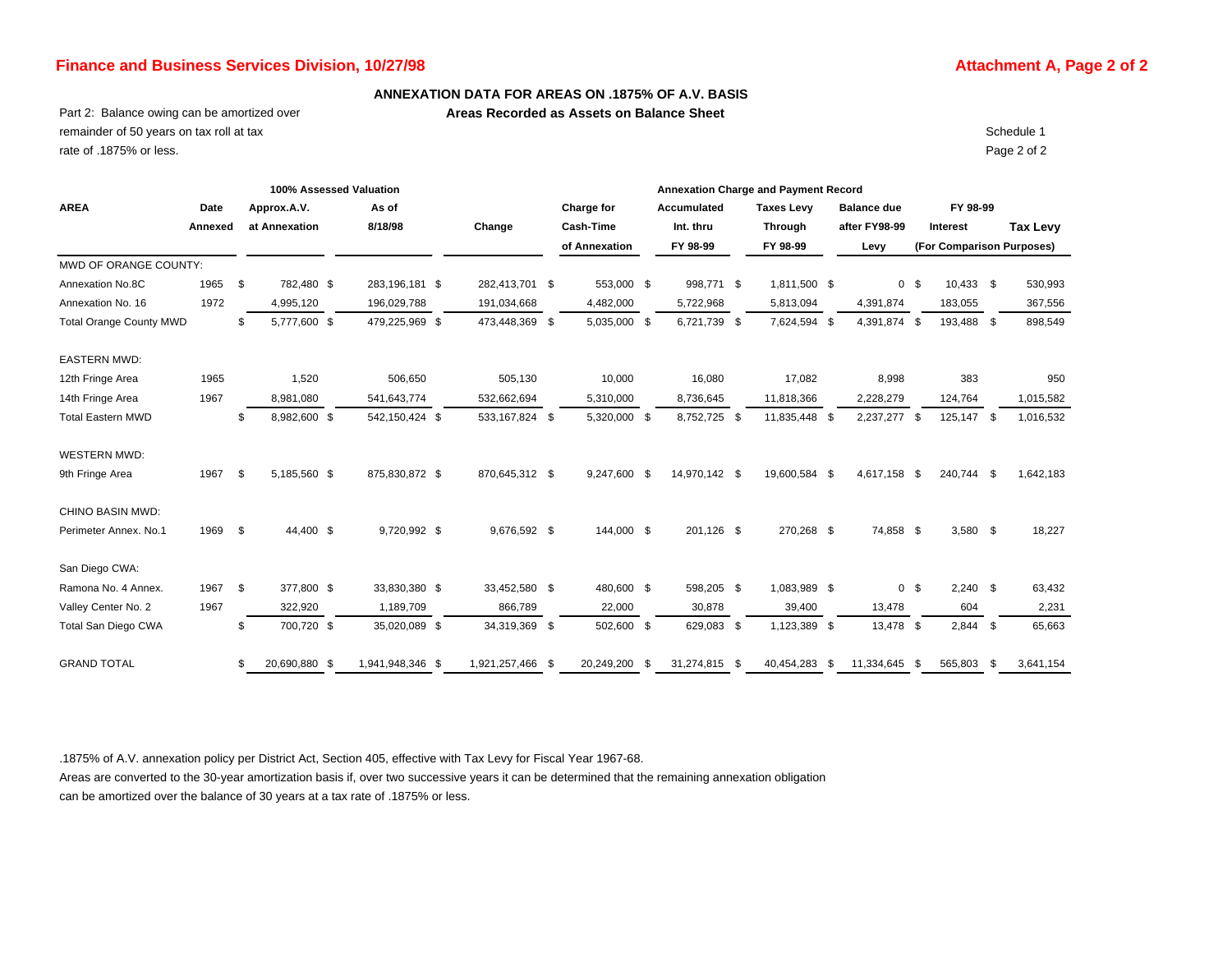**Attachment B**

amy\ar\c:\xlsdocs\sch2bod Schedule 2

## **TAX RATE REQUIRED TO CONVERT AREAS ON .1875% A.V. MAXIMUM TAX RATE TO 30-YEAR AMORTIZATION BASIS OR TO 50-YEAR COLLECTIBILITY BASIS**

|                             | <b>30-YEAR</b>                |           | <b>50-YEAR</b>                  |           |  |  |  |  |
|-----------------------------|-------------------------------|-----------|---------------------------------|-----------|--|--|--|--|
| <b>Description</b>          | <b>Amortization Basis (a)</b> |           | <b>Collectibility Basis (b)</b> |           |  |  |  |  |
|                             | 1997-98                       | 1998-99   | 1997-98                         | 1998-99   |  |  |  |  |
| <b>MWD of Orange County</b> |                               |           |                                 |           |  |  |  |  |
| Annexation 8D               | $n/a$ (c)                     | $n/a$ (c) | 0.7323                          | 0.7777    |  |  |  |  |
| Annexation 8E               | $n/a$ (c)                     | $n/a$ (c) | 0.6767                          | 0.6142    |  |  |  |  |
| Annexation 8H               | $n/a$ (c)                     | $n/a$ (c) | 3,055.5700                      | $n/a$ (d) |  |  |  |  |
| Annexation 16               | 0.5179                        | 0.6172    | $n/a$ (e)                       | $n/a$ (e) |  |  |  |  |
| <b>Eastern MWD</b>          |                               |           |                                 |           |  |  |  |  |
| 9th Fringe Area             | $n/a$ (c)                     | $n/a$ (c) | 0.2220                          | 0.2203    |  |  |  |  |
| 12th Fringe Area            | $n/a$ (c)                     | $n/a$ (c) | $n/a$ (e)                       | $n/a$ (e) |  |  |  |  |
| 14th Fringe Area            | $n/a$ (c)                     | $n/a$ (c) | $n/a$ (e)                       | $n/a$ (e) |  |  |  |  |
| 21st Fringe Area            | 1.4146                        | 1.9092    | 0.3368                          | 0.3566    |  |  |  |  |
| <b>Western MWD</b>          |                               |           |                                 |           |  |  |  |  |
| 9th Fringe Area             | $n/a$ (c)                     | $n/a$ (c) | $n/a$ (e)                       | $n/a$ (e) |  |  |  |  |
| 11th Fringe Area            | 10.9577                       | 23.7509   | 1.4302                          | 1.6283    |  |  |  |  |
| 15th Fringe Area            | 85.0093                       | 106.2811  | 24.2236                         | 25.3068   |  |  |  |  |
| <b>Chino Basin MWD</b>      |                               |           |                                 |           |  |  |  |  |
| North Perimeter No.1        | 0.5039                        | 0.8009    | $n/a$ (e)                       | $n/a$ (e) |  |  |  |  |
| <b>San Diego CWA</b>        |                               |           |                                 |           |  |  |  |  |
| Valley Center No.2          | $n/a$ (c)                     | $n/a$ (c) | $n/a$ (e)                       | $n/a$ (e) |  |  |  |  |
| Rainbow No. 3               | $n/a$ (c)                     | $n/a$ (c) | 1.4212                          | 1.4344    |  |  |  |  |
| De Luz Height No. 1         | 17.0868                       | 32.6619   | 2.2301                          | 2.2392    |  |  |  |  |
| Fallbrook Comm. Air Park    | 4.0468                        | 5.3377    | 0.5282                          | 0.3659    |  |  |  |  |
| Rincon Del Diablo No.4      | 2.6358                        | 3.2449    | 0.7511                          | 0.7727    |  |  |  |  |
| De Luz Heights MWD Reorg.   | $n/a$ (c)                     | $n/a$ (c) | 0.4057                          | 0.4124    |  |  |  |  |

Notes:

(a) Areas are converted to the 30-year amortization basis if over two successive years it can be determined that the remaining annexation obligation can be amortized over the balance of 30 years at a tax rate of .1875% or less.

(b) Areas are converted to the 50-year collectibility basis if over two successive years it can be determined that the remaining annexation obligation can be amortized over the balance of 50 years at a rate of .1875% or less.

(c) It has reached the 30th year.

(d) No taxable assessed valuation reported.

(e) Area already classified in 50-year collectibility basis.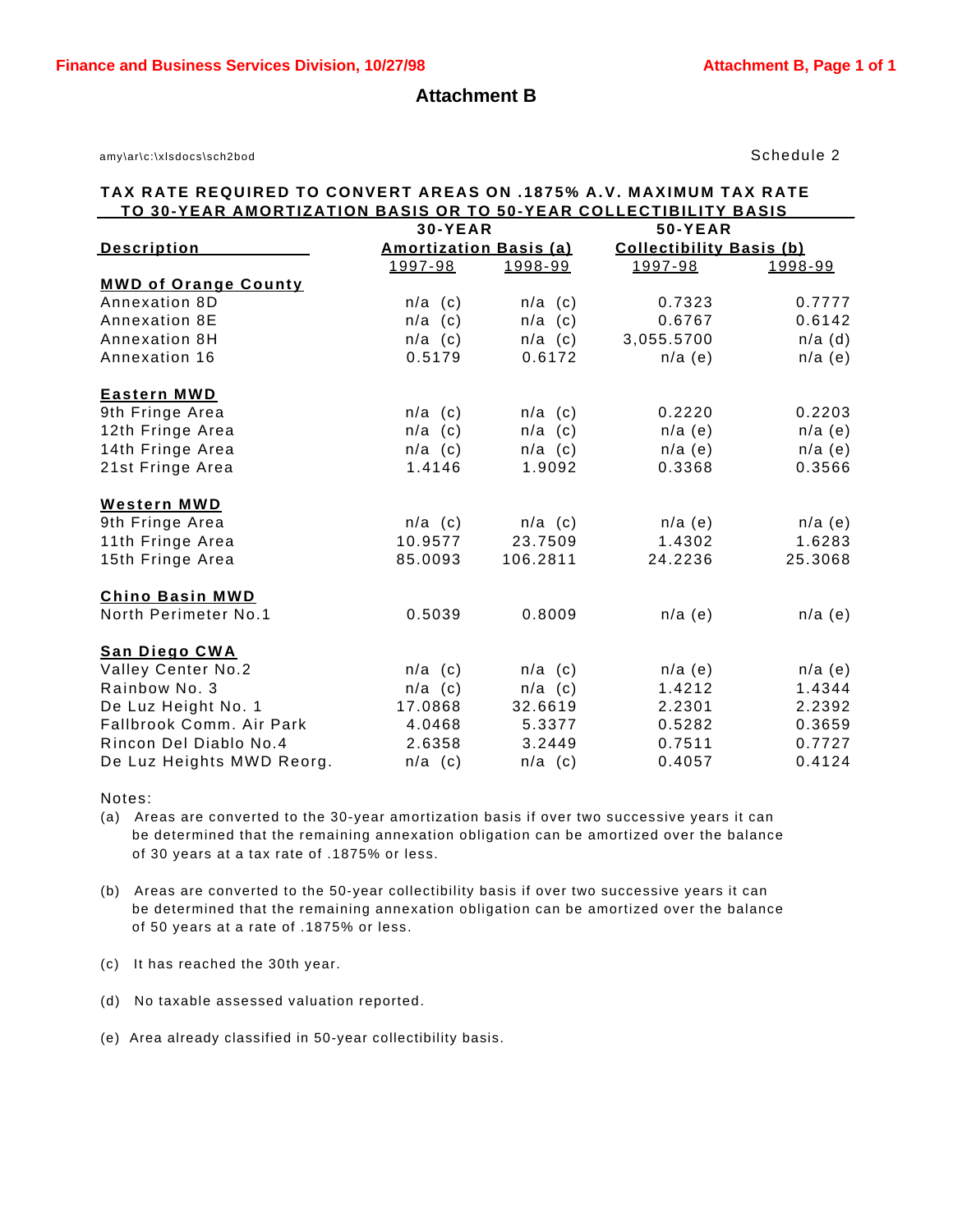## **Attachment C**

## AREAS CONVERTED TO 30-YEAR AMORTIZATION BASIS

|                             |                |                  | Approximate         | <b>Assessed</b>   |
|-----------------------------|----------------|------------------|---------------------|-------------------|
|                             |                |                  | <b>Assessed</b>     | <b>Valuation</b>  |
|                             | <b>Date</b>    | <b>Date</b>      | <b>Valuation at</b> | in Year of        |
| <b>AREA</b>                 | <b>Annexed</b> | <b>Converted</b> | <b>Annexation</b>   | <b>Conversion</b> |
| <b>Twin Lakes</b>           | 3/12/65        | 8/19/80          | \$<br>483,390       | \$<br>4,038,762   |
| <b>MWD of Orange County</b> |                |                  |                     |                   |
| Annexation 8A               | 3/29/65        | 9/12/72          | 319,820             | 7,476,220         |
| Annexation 8F               | 3/29/65        | 8/19/77          | 151,070             | 6,328,410         |
| Annexation 8B               | 3/29/65        | 8/16/85          | 541,920             | 72,829,807        |
| Annexation No.15            | 11/15/72       | 8/16/85          | 298,800             | 11,371,927        |
| Annexation 8G               | 3/29/65        | 8/20/91          | 498,560             | 201,636,359       |
| <b>Eastern MWD</b>          |                |                  |                     |                   |
| 15th Fringe                 | 8/12/69        | 9/15/70          | 348,990             | 451,320           |
| 19th Fringe                 | 5/8/70         | 9/14/71          | 263,200             | 2,006,771         |
| 24th Fringe                 | 12/30/75       | 8/17/83          | 3,401,764           | 26,660,288        |
| 7th Fringe                  | 3/11/63        | 8/16/85          | 2,286,000           | 41,863,250        |
| 10th Fringe                 | 9/22/64        | 8/16/85          | 65,200              | 4,991,569         |
| 13th Fring                  | 10/13/67       | 8/20/86          | 18,000,000          | 678,955,957       |
| 22nd Fringe                 | 4/27/72        | 8/20/86          | 1,202,440           | 29,923,583        |
| 18th Fringe                 | 3/5/70         | 8/16/88          | 394,000             | 26,179,907        |
| 17th Fringe                 | 3/5/70         | 8/24/93          | 97,440              | 2,673,036         |
| 20th Fringe                 | 9/29/71        | 8/24/93          | 271,160             | 71,442,134        |
| <b>Western MWD</b>          |                |                  |                     |                   |
| 5th Fringe                  | 7/2/64         | 8/19/81          | 24,320              | 5,101,434         |
| 14th Fringe                 | 10/11/73       | 8/14/87          | 576,000             | 5,846,575         |
| 6th Fringe                  | 9/27/67        | 8/16/90          | 176,310             | 104,526,089       |
| San Diego CWA               |                |                  |                     |                   |
| Yuima No. 1                 | 11/21/67       | 9/14/71          | 159,560             | 712,279           |
| Ramona No. 5                | 5/17/72        | 10/8/74          | 600,000             | 6,691,605         |
| Padre Dam No. 4             | 8/3/70         | 8/19/80          | 38,500              | 2,176,152         |
| Rainbow MWD No. 5           | 11/12/73       | 8/19/80          | 21,250              | 153,153           |
| Olivenhain No. 4            | 11/13/67       | 8/17/83          | 270,000             | 5,107,457         |
| Yuima No. 2                 | 11/24/69       | 8/20/86          | 136,560             | 736,780           |
| Valley Center No. 3         | 11/30/67       | 8/20/91          | 859,560             | 49,067,565        |
| San Dieguito No. 2          | 12/8/72        | 8/20/96          | 640,000             | 25,491,939        |
| <b>Calleguas MWD</b>        |                |                  |                     |                   |
| Annexation No. 6            | 10/17/68       | 8/19/77          | 195,000             | 7,333,900         |
| Oxnard 8th Fringe           | 12/12/77       | 9/4/79           | 109,750             | 329,229           |